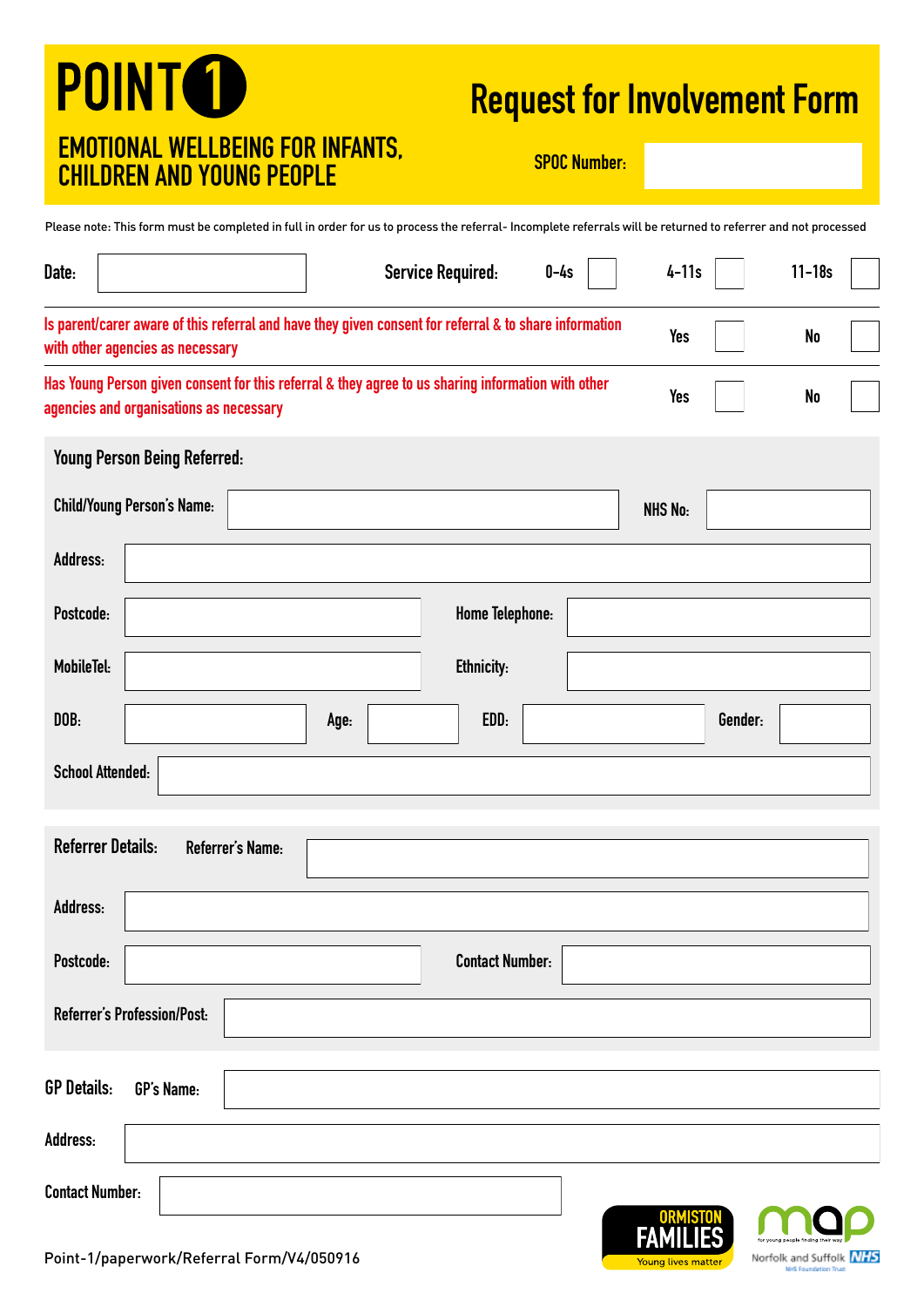## **POINTO** EMOTIONAL WELLBEING FOR INFANTS, CHILDREN AND YOUNG PEOPLE

# Request for Involvement Form

Please note: This form must be completed in full in order for us to process the referral- Incomplete referrals will be returned to referrer and not processed

#### Risk Factors section (including historic and current):

Have any of these been issues for any member of the family (including the referred young person)? (If yes please include brief details and timescales of these below)

| <b>Mental health issues</b>                      | Current: | Yes | No | Historical:        | Yes        | <b>No</b>      |  |
|--------------------------------------------------|----------|-----|----|--------------------|------------|----------------|--|
| Domestic violence issues within the home         | Current: | Yes | No | Historical:        | Yes        | <b>No</b>      |  |
| Drugs / alcohol issues                           | Current: | Yes | No | Historical:        | <b>Yes</b> | <b>No</b>      |  |
| <b>Aggressive behaviours</b>                     | Current: | Yes | No | <b>Historical:</b> | <b>Yes</b> | <b>No</b>      |  |
| Self harming behaviours (referred young person): |          |     |    |                    | Yes        | N <sub>o</sub> |  |

If you have highlighted yes to any of the above areas please include details of the risk below and how these are being supported/managed at present :

### Children's Services/Early Help Services Involvement:

| Status of child:              |                                                               |                          |                          |            |  |
|-------------------------------|---------------------------------------------------------------|--------------------------|--------------------------|------------|--|
| <b>S47 (Child Protection)</b> | S17 (Child In Need)                                           | LAC (Looked After Child) | <b>Court Proceedings</b> | <b>FSP</b> |  |
|                               | Name and contact details of Social Worker/ Lead Professional: |                          |                          |            |  |
| Name:                         |                                                               |                          |                          |            |  |
| Address:                      |                                                               |                          |                          |            |  |
| Postcode:                     |                                                               | <b>Contact Number:</b>   |                          |            |  |

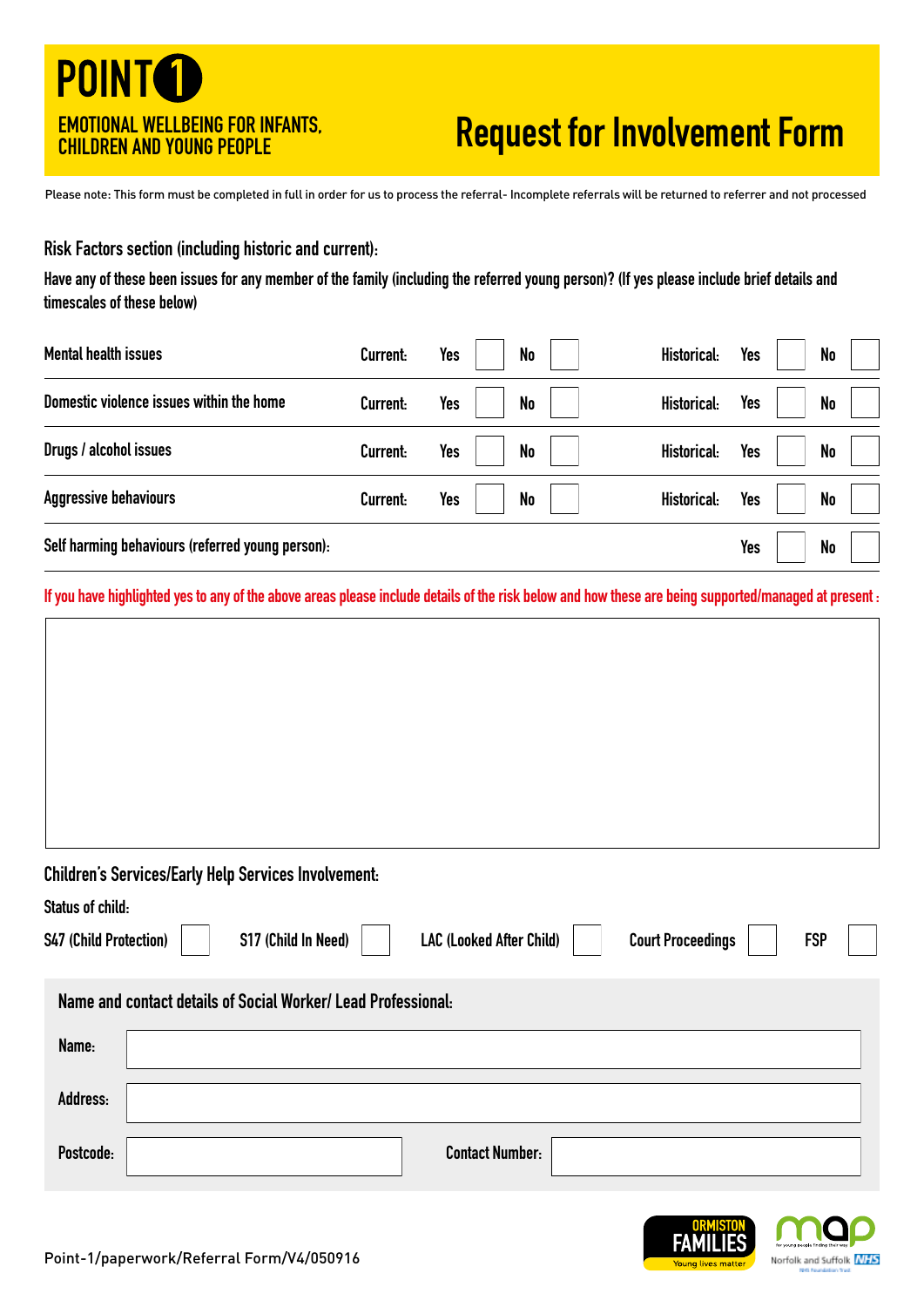### **POINTO** EMOTIONAL WELLBEING FOR INFANTS, CHILDREN AND YOUNG PEOPLE

## Request for Involvement Form

Please note: This form must be completed in full in order for us to process the referral- Incomplete referrals will be returned to referrer and not processed

| Are there any individual issues we need to be aware of in order to plan services appropriately? |            |                          |  |
|-------------------------------------------------------------------------------------------------|------------|--------------------------|--|
| i.e. disability, culture, language, family/carers' experiencing difficulty with reading etc.    | Yes $\Box$ | $\overline{\mathsf{No}}$ |  |

#### If yes please include details:

Please provide details of any support/agencies involved or previously accessed (please also include any parenting/family programmes or courses attended):

| Organisation/Agency or support provided<br>& name of any key worker | Current/Historical | <b>Additional Information</b> |
|---------------------------------------------------------------------|--------------------|-------------------------------|
|                                                                     |                    |                               |
|                                                                     |                    |                               |
|                                                                     |                    |                               |

Please provide the names of the adults who have parental responsibility for the referred child(ren)/young person?

| Does the YP live with both of the named adults above? (please provide additional details below) |  | Yes $\vert$ $\vert$ No $\vert$ $\vert$ |  |  |  |
|-------------------------------------------------------------------------------------------------|--|----------------------------------------|--|--|--|
| Parent(s)/carer(s)/sibling(s) in household & significant others in young person's life.         |  |                                        |  |  |  |
| <b>Does this nerson live</b>                                                                    |  |                                        |  |  |  |

| <b>Name</b> | boes this person ave<br>with young person? | Age | Relationship to referred person |
|-------------|--------------------------------------------|-----|---------------------------------|
|             |                                            |     |                                 |
|             |                                            |     |                                 |
|             |                                            |     |                                 |
|             |                                            |     |                                 |
|             |                                            |     |                                 |